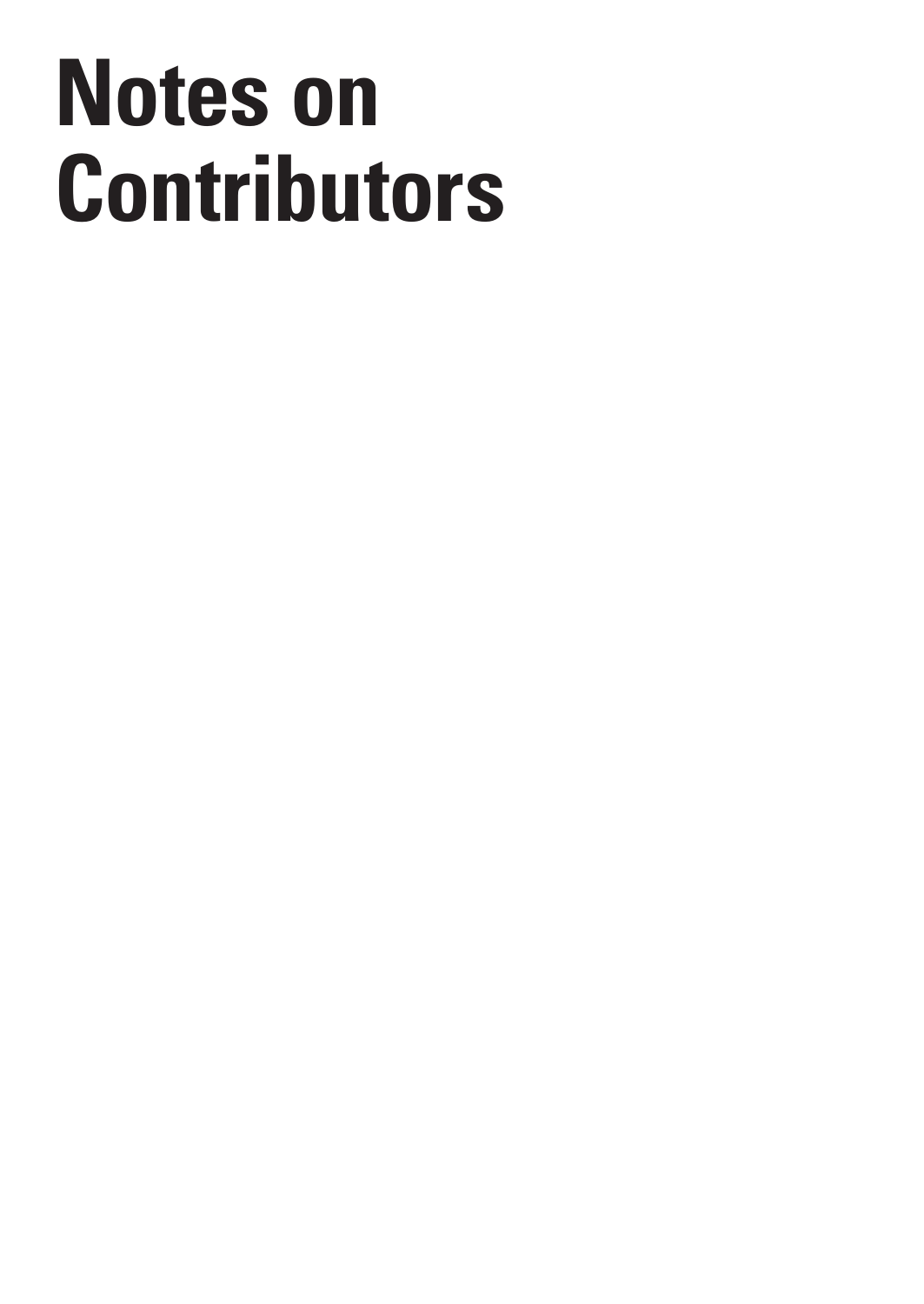**Stefania Achella** is associate professor of Moral Philosophy at the University of Chieti-Pescara (Italy), where she teaches Ethics. She is currently working on the relationship between philosophy and biology in the nineteenth century, on the concepts of life and corporeity in classical German philosophy, and on the contributions of Feminism to the philosophical debate. On these topics: *Pensare la vita. Saggio su Hegel* (Il Mulino, 2020), *Reason and Life. Attempting a dialogue between Jacobi and Hegel*, (in «Archivio di Filosofia», 2020), *Gendering the Anthropocene?* (in "Itinerari" 2020), *The Owl's Flight. Hegel's Legacy to Contemporary Philosophy* (co-editor, De Gruyter 2021).

**Judith Butler** is Maxine Elliot Professor Emer. in the Department of Comparative Literature and the Program of Critical Theory at the University of California, Berkeley. They received her Ph.D. in Philosophy from Yale University in 1984. She is the author of several books, including *Subjects of Desire: Hegelian Reflections in Twentieth-Century France*, (1987), *Gender Trouble: Feminism and the Subversion of Identity* (1990), *Bodies That Matter: On the Discursive Limits of "Sex"* (1993), *The Psychic Life of Power: Theories of Subjection* (1997), *Excitable Speech* (1997), *Antigone's Claim: Kinship Between Life and Death* (2000), *Precarious Life: Powers of Violence and Mourning* (2004); *Frames of War: When Is Life Grievable?*(2009), *Parting Ways: Jewishness and the Critique of Zionism* (2012), Who Sings the Nation State, with Gayatri Chakravorty Spivak, (2005); *Dispossession: The Performative in the Political* co-authored with Athena Athanasiou (2013); *Notes Toward a Performative Theory of Assembly* (2015), *Vulnerability in Resistance (co-authored with Leticia Sabsay and Zeynep Gambetti, 2016)* and *The Force of Non-Violence*, (2020).

**Peter E. Gordon** is the Amabel B. James Professor of History and Faculty Affiliate in Germanic Languages and Literatures and in the Department of Philosophy at Harvard University. A frequent contributor of reviews and criticism to periodicals such as *The Nation, The New Republic, The Boston Revie*w, and *The New York Review of Books*, he is the author of several books on critical theory and the history of modern European philosophy, including *Rosenzweig and Heidegger: between Judaism and German Philosophy* (2003); *Continental Divide: Heidegger, Cassirer, Davos* (2010); *Adorno and Existence* (2016); and *Migrants in the Profane: Critical Theory and the Question of Secularization*  (2020. He has also co-edited several volumes, including *The Routledge Companion to the Frankfurt School,* with Espen Hammer and Axel

**Oliver Feltham** teaches and researches at the American University of Paris. He works in the intersection of the fields of critical theory, contemporary French philosophy, Lacanian psychoanalysis, early modern philosophy, and political philosophy. His current project is to develop a history of models of political action, playing practical episodes of political innovation, such as in the English, American and French revolutions, against philosophers' attempts to theorize those moments in their systematic accounts of politics and social justice. The first installment of this project was published in March 2013 by Bloomsbury under the title *Anatomy of Failure: Philosophy and Political Action*. It focuses on the Leveller-agitators in the English Revolution and the philosophies of John Locke and Thomas Hobbes. The second instalment developed a theory of political action on the basis of a strong interpretation of David Hume, playing Hume's model of the passions against his history of the English revolution. It was published in 2019 under the title *Destroy and Liberate: Political Action on the basis of Hume* by Rowman and Littlefield International. He has recently written a tragicomedy about ecological disaster called *Twig*.

**Andrew Haas** is the author, most recently, of *Unity and Aspect* (2018). He is an Associate Professor of Philosophy at the Higher School of Economics, Moscow.

**Adrian Johnston** is Distinguished Professor in the Department of Philosophy at the University of New Mexico at Albuquerque and a faculty member at the Emory Psychoanalytic Institute in Atlanta. His most recent books are *Irrepressible Truth: On Lacan's "The Freudian Thing"* (Palgrave Macmillan, 2017), *A New German Idealism: Hegel, Žižek, and Dialectical Materialism* (Columbia University Press, 2018), and *Prolegomena to Any Future Materialism, Volume Two: A Weak Nature Alone* (Northwestern University Press, 2019). With Todd McGowan and Slavoj Žižek, he is a co-editor of the book series *Diaeresis* at Northwestern University Press.

**Kojin Karatani** a Japanese philosopher. After earning a bachelor's degree in economics and a master's degree in English literature from the University of Tokyo, he made his debut as a literary critic. Since then, he has published works dealing with a wide variety of areas. His major works include the following; *Transcritique --Kant and Marx* (MIT Press 2005), and *Structure of World History* (Duke University Press 2014). *Isonomia - Origins of Philosophy* (Duke University Press 2017), and *Marx, Toward the Center of Possibility* (Verso 2020). He was a visiting professor at Yale University, Columbia University, Cornell University, and UCLA.

Volume 8 Issue 2

S I S & C R I T I  $\Omega$ U E /

C R I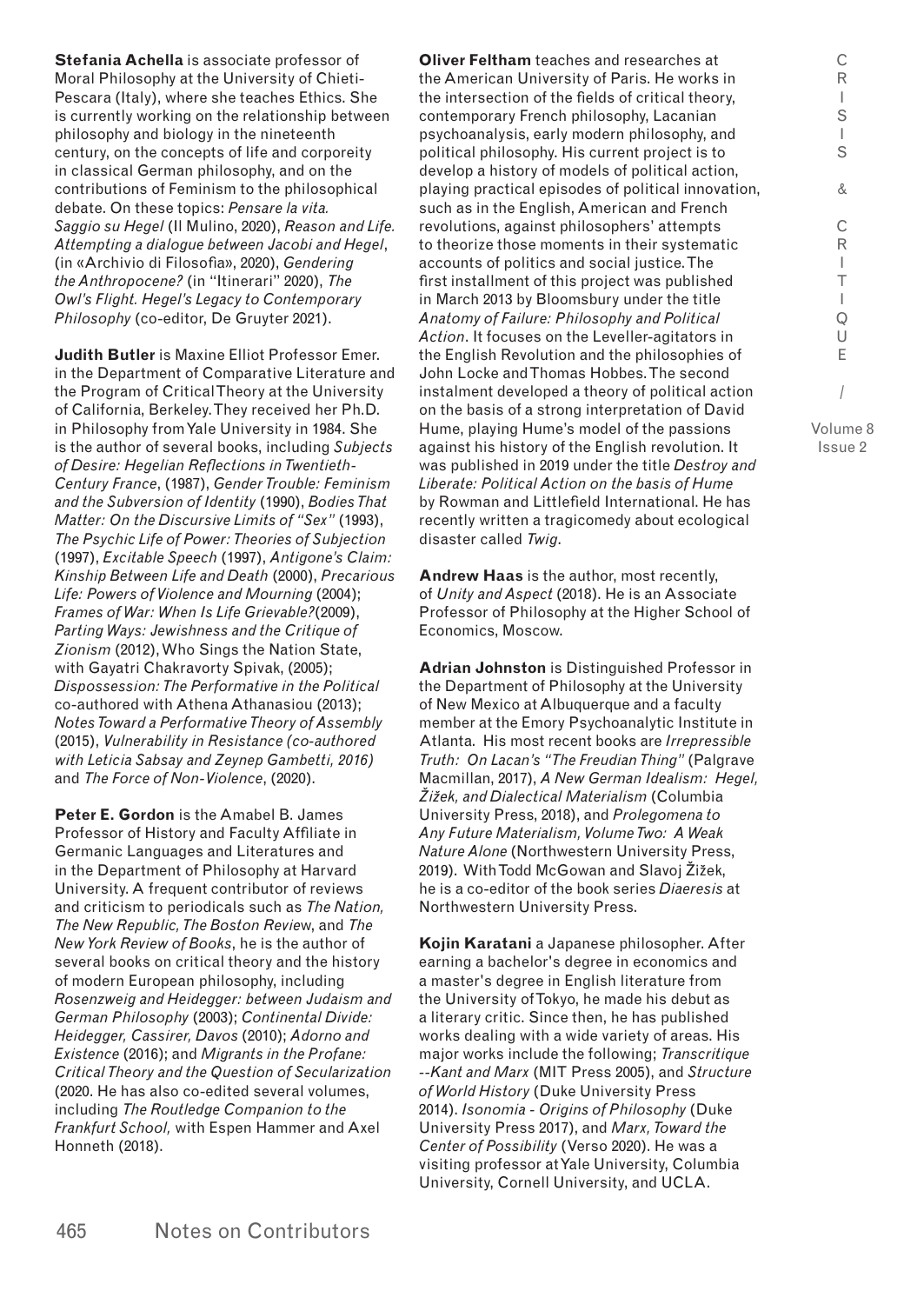**Jean-François Kervegan** is Emeritus Professor of Philosophy at the University Paris 1 Panthéon-Sorbonne and Emeritus Senior Fellow of the Institut Universitaire de France. His research areas are the philosophy of German Idealism (especially Hegel, Kant), the contemporary philosophy of law, and the philosophy of normativity. His main books include: Explorations allemandes (2019); La raison des normes. Essai sur Kant (2015); Que faire de Carl Schmitt? (2011; translated in German, Italian, Spanish, Czech); L'effectif et le rationnel. Hegel et l'esprit objectif (2020; translated in English, Chinese, German); Hegel et l'hégélianisme (2017; translated in Portuguese, Turkish, Arabic); Hegel, Car Schmitt. Le politique entre spéculation et positivité (2005 ; translated in Spanish, Portuguese).

**Zdravko Kobe** is Professor of Classical German Philosophy at the University of Ljubljana, Slovenia. He has published four books on Kant's theoretical and practical philosophy and numerous articles, especially on Kant, Hegel, and contemporary philosophy. He is also the Slovenian translator of philosophical classics, such as Kant's Critique of Pure Reason and Hegel's Elements of the Philosophy of Right and Science of Logic.

**Catherine Malabou** is a professor of philosophy at the Centre for Research in Modern European Philosophy, at Kingston University, UK, and in the departments of Comparative Literature and European Languages and Studies at UC Irvine. Her last books include *Before Tomorrow: Epigenesis and Rationality* (Cambridge: Polity Press, 2016, trans. Carolyn Shread) *Morphing Intelligence, From IQ to IA*, (New York: Columbia University Press, 2018,trans. Carolyn Shread), and L*e Plaisir effacé, Clitoris et pensée,* (Rivages, 2020). Her new work *Au Voleur ! Anarchisme et philosophie*, will come out in January 2022 with Presses Universitaires de France.

**Todd McGowan** teaches theory and film at the University of Vermont. He is the author of *Universality and Identity Politics*, *Emancipation After Hegel*, *Only a Joke Can Save Us*, and other works. He is the editor of the Film Theory in Practice series at Bloomsbury and coeditor (with Slavoj Žižek and Adrian Johnston) of the Diaeresis series at Northwestern University Press.

**Jean-Luc Nancy** (1940-2021) was a Professor Emeritus at the University of Strasbourg; He has published numerous books, translated into many languages. We particularly know his work on community, the common communism. His recent publications include: What to do? (Galileo) - Sensitive signals - with Jérôme Lèbre (Bayard) - Sexistence (Galileo)

**Emmanuel Nakamura** (PhD 2017, *Humboldt-Universität zu Berlin*) is currently Postdoctoral researcher in Social Philosophy at the *University of Campinas* (UNICAMP) with the supervision of Prof. Dr. Marcos Nobre. Between December 2019 and March 2020, he was visiting researcher by Prof. Dr. Michael Quante at the *Westfälische Wilhelms-Universität* Münster. From 2012 until 2016 he was DAAD-Fellow and PhD at the *Humboldt-Universität zu Berlin* with the supervision from Prof. Dr. Andreas Arndt and Prof. Dr. Rahel Jaeggi. In 2018 he published his first monograph *Der Maßstab der Kritik des modernen Staates bei Hegel und Marx. Der Zusammenhang zwischen subjektiver und sozialer Freiheit* (Berlin; Boston: De Gruyter, 2018). From February 2018 until July 2019 he was docent at the Universidade Paulista (UNIP) in Brazil. In 2019 he published the paper "Die Idee der sozialen Rechte" at the journal *Hegel-Studien* (vol. 52). Since 2018 he is editor of the journal *Estudos Hegelianos*.

**Frederick Neuhouser** is Professor of Philosophy at Barnard College, Columbia University (New York), specializing in German Idealism and social and political philosophy. He is the author of four books: *Rousseau's Critique of Inequality* (2014), *Rousseau's Theodicy of Self-Love* (2008), *Foundations of Hegel's Social Theory* (2000), and *Fichte's Theory of Subjectivity*  (1990). Much of his recent work has focused on the topics of recognition and *amour-propre*, but his forthcoming book addresses the relation between social ontology and social pathology: *Diagnosing Social Pathology: Rousseau, Hegel, Marx, and Durkheim* (2022). Other interests include psychoanalysis and film, especially the work of Krzysztof Kieślowski.

**Angelica Nuzzo** is Professor of Philosophy at the Graduate Center and Brooklyn College (City University of New York). Among her books are Approaching Hegel's Logic, Obliquely. Melville, Molière, Beckett (SUNY, 2018); Memory, History, Justice in Hegel, (Macmillan, 2012), Ideal Embodiment. Kant's Theory of Sensibility (Indiana University Press, 2008), Kant and the Unity of Reason (Purdue University Press, 2005).

**Terry Pinkard** is Professor of Philosophy at Georgetown University in Washington, DC. He has published on German idealism, Heinrich Heine and Hegel. His book, *Practice, Power and Forms of Life: Sartre's Appropriation of Hegel and Marx* will be published in 2022 by the University of Chicago Press.

466

& C R I T I  $\Omega$ U E / Volume 8

Issue 2

C R I S I S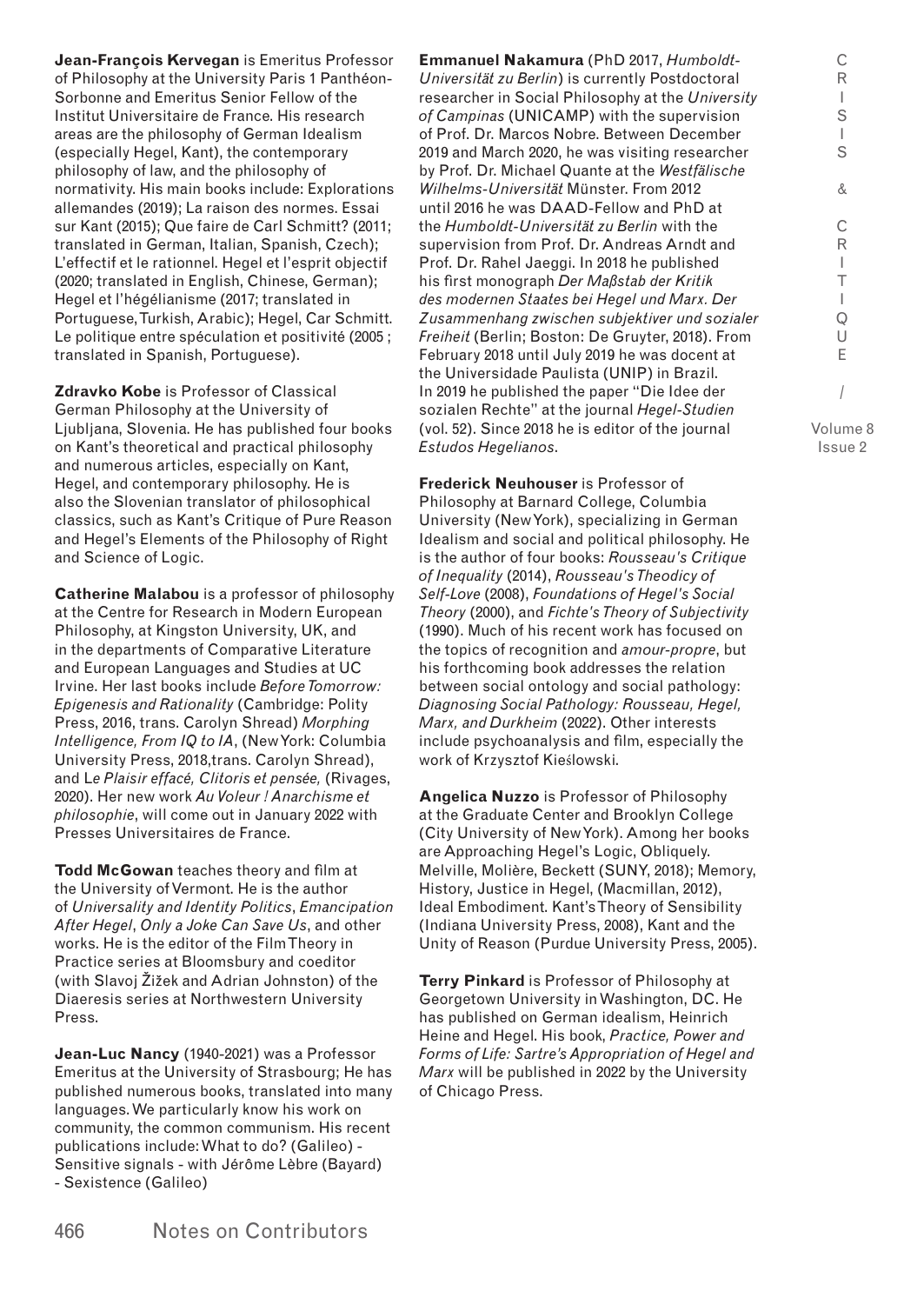**Robert B. Pippin** is the Evelyn Stefansson Nef Distinguished Service Professor at the University of Chicago. He is the author of several books on modern German philosophy, a book on philosophy and literature, *Henry James and Modern Moral Life* (Cambridge University Press, 2001); a book on modernist art, *After the Beautiful* (University of Chicago Press, 2013), and five books on film and philosophy. He is a past winner of the Mellon Distinguished Achievement Award in the Humanities, a Guggenheim Fellowship, is a fellow of the American Academy of Arts and Sciences, of the American Philosophical Society, and is a member of the German National Academy of Sciences, Leopoldina. His latest books are *Metaphysical Exile: On J.M. Coetzee's Jesus Fictions*, *Douglas Sirk: Filmmaker and Philosopher*, and *Philosophy by Other Means: The Arts in Philosophy and Philosophy in the Arts*.

## **Marcia Sá Cavalcante Schuback** is a

specialist in Phenomenology, German Idealism, contemporary philosophy, and aesthetics. Professor of philosophy at Södertörn University in Sweden, she is the translator of Martin Heidegger's Being and Time into Portuguese. She is also an author of several books and numerous articles touching upon themes in phenomenology, existential (SUNY, 2020), and the Fascism of Ambiguity (Bloomsbury, forthcoming).

**Christoph Schuringa** got his PhD from Birkbeck, University of London and is Assistant Professor of Philosophy at NCH/Northeastern University in London and Editor of the Hegel Bulletin. His chief interests are in the history of European philosophy (especially Aristotle, Kant, Hegel and Marx), in Marxism and critical theory, and in the politics of colonialism. He is currently working on a monograph on Marx.

**Ludwig Siep** is emeritus professor of philosophy at the philosophy department and senior professor at the research cluster "religion and politics" of Münster University. He works on the history of practical philosophy, German idealism and modern ethics, especially bioethics. His publications include several books on Hegel Anerkennung als Prinzip der praktischen Philosophie (1979/2014), Der Weg der Phänomenologie des Geistes (2000, engl. Hegel's Phenomonology of Spirit, CUP 2014) Der Staat als irdischer Gott (2015) as well as books on Ethics (Konkrete Ethik, 2004), Technisierung der Natur – Historisierung der Moral (2020). He is editor of G.W.F. Hegel, Grundlinien der Philosophie des Rechts (1997, 4th enlarged edition 2017) and (together with Heikki Ikäheimo and Michael Quante) Handbuch Anerkennung (2021).

**Prof. Dr. Klaus Vieweg**, Professor for Philosophy, Institute of Philosophy, Friedrich-Schiller-University Jena. Main areas of his research are German Idealism, Hegel, Practical Philosophy, Theory and History of Skepticism, Aesthetics. His publications inclure: *The Idealism of Freedom: For a Hegelian Turn in Philosophy*. Boston, Leiden 2020; *Hegel. Der Philosoph der Freiheit.* Biographie. München 2019; *Das Denken der Freiheit – Hegels Grundlinien der Philosophie des Rechts,* (The Idea of Freedom – Hegels Outlines oft he Philosophy of Right), München 2012; *Hegel and Scepticism*, (Hg. G. Faraklas, J. Kozatsas, K. Vieweg), Berlin 2017; *Hegels Philosophy of Art* (Chinese). Peking 2018; *Das Ende der Kunst als Anfang freier Kunst* (The End of Art as the Beginning of Free Art) (Hg. K. Vieweg/F. Iannelli, F. Vercellone), München 2015; *Zur Architektonik praktischer Vernunft – Hegel in Transformation* (On Architecture of Practical Reason) (Hg. H. Rosa, K. Vieweg), Berlin 2014; *Hegel - 200 Jahre Wissenschaft der Logik* (Hegel – 200 Years of the Science of Logic) (Hg. T. Koch, F. Schick, K. Vieweg, C. Wirsing). Hamburg 2011; *Shandean Humour in English and German Literature and Philosophy.* (Hg. K. Vieweg/J. Vigus/K. M. Wheeler), Oxford 2013; *Zur Architektonik praktischer Vernunft – Hegel in Transformation* (On Architecture of Practical Reason) (Hg. H. Rosa, K. Vieweg), Berlin 2014; *La logica della libertá*. Pisa 2016; *Inventions of the Imagination* (R. Gray, N. Halmi, M. Rosenthal, K. Vieweg) Seattle, London 2011.

**Rocío Zambrana** is associate professor of philosophy at Emory University. Her work examines critiques of capitalism and coloniality in various philosophical traditions, especially Marxism, Decolonial Thought, and Feminisms of the Américas (Latinx, Latin American, Caribbean). Her current work explores coloniality as the afterlife of colonialism, considering the articulation and deployment of race/gender as crucial to the development and resilience of capitalism. She considers the manifestations of coloniality in a colonial context by examining fiscally distressed Puerto Rico. Zambrana is the author of *Colonial Debts: The Case of Puerto Rico* (Duke University Press, 2021) and *Hegel's Theory of Intelligibility* (Chicago: The University of Chicago Press, 2015), in addition to articles, book chapters, and columns on related themes. She is a Co-Editor, with Bonnie Mann, Erin McKenna, and Camisha Russell, of Hypatia: A Journal of Feminist Philosophy; series Co-Editor, with María del Rosario Acosta, of the forthcoming Constelaciones de filosofía feminista (Herder); and have been columnist for 80grados (San Juan, Puerto Rico).